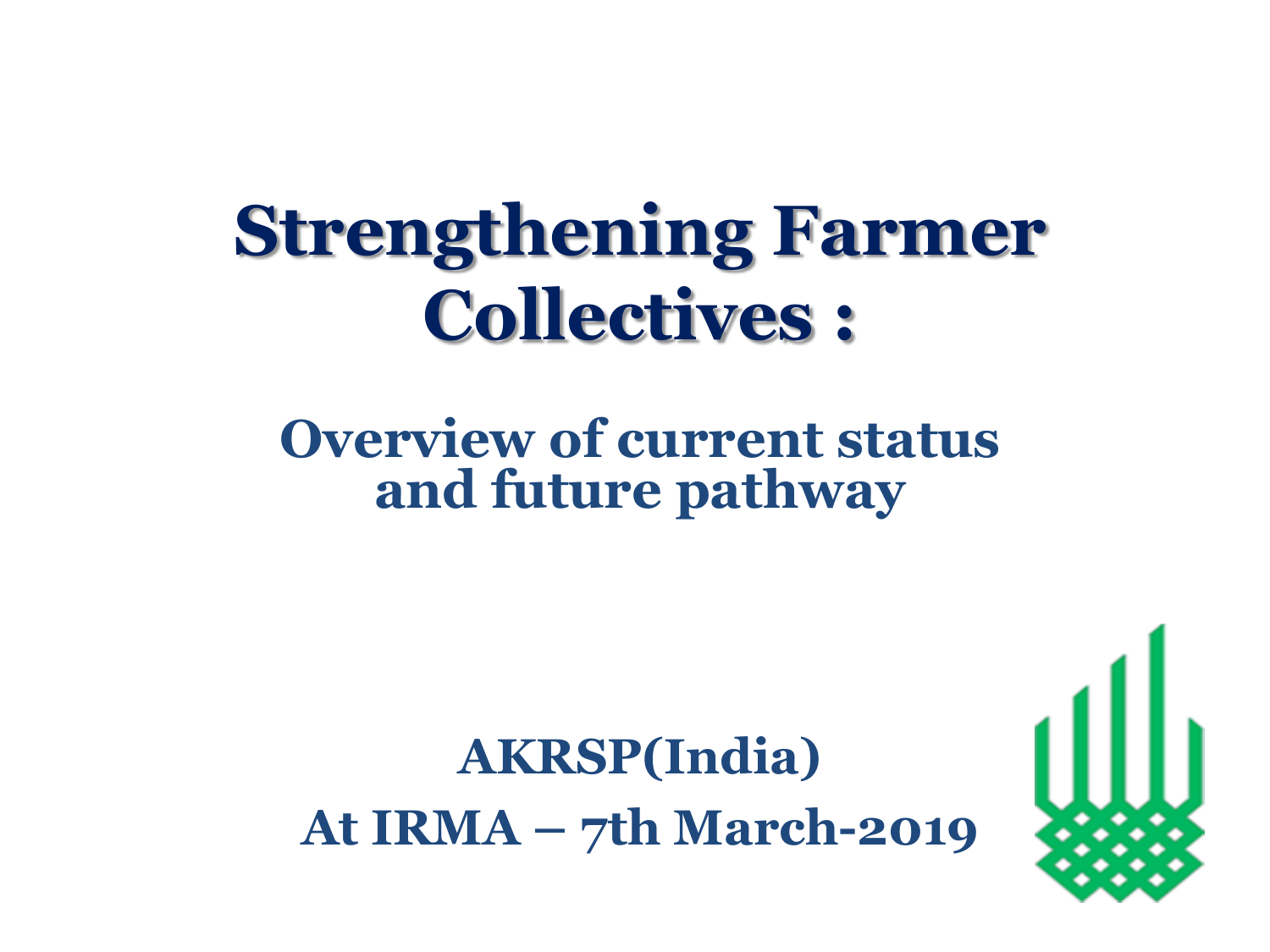### *SHARE HOLDER AND SHARE CAPITAL DETAILS*

| <b>STATE</b>                    | <b>NO.OF FPOS</b> | <b>TOTAL SHAREHOLDERS</b> | <b>SHARE</b><br><b>CAPITAL (RS.)</b> |              |           |
|---------------------------------|-------------------|---------------------------|--------------------------------------|--------------|-----------|
|                                 |                   | <b>MALE</b>               | <b>FEMALE</b>                        | <b>TOTAL</b> |           |
| <b>GUJARAT</b>                  | 15                | 8,427                     | 887                                  | 9,314        | 48,97,955 |
| <b>MADHYA</b><br><b>PRADESH</b> | 8                 | 2,598                     | 1,927                                | 4,525        | 30,46,870 |
| <b>BIHAR</b>                    | 3                 | 351                       | 136                                  | 487          | 4,75,000  |
| <b>TOTAL</b>                    | 26                | 11,376                    | 2,950                                | 14,326       | 84,19,825 |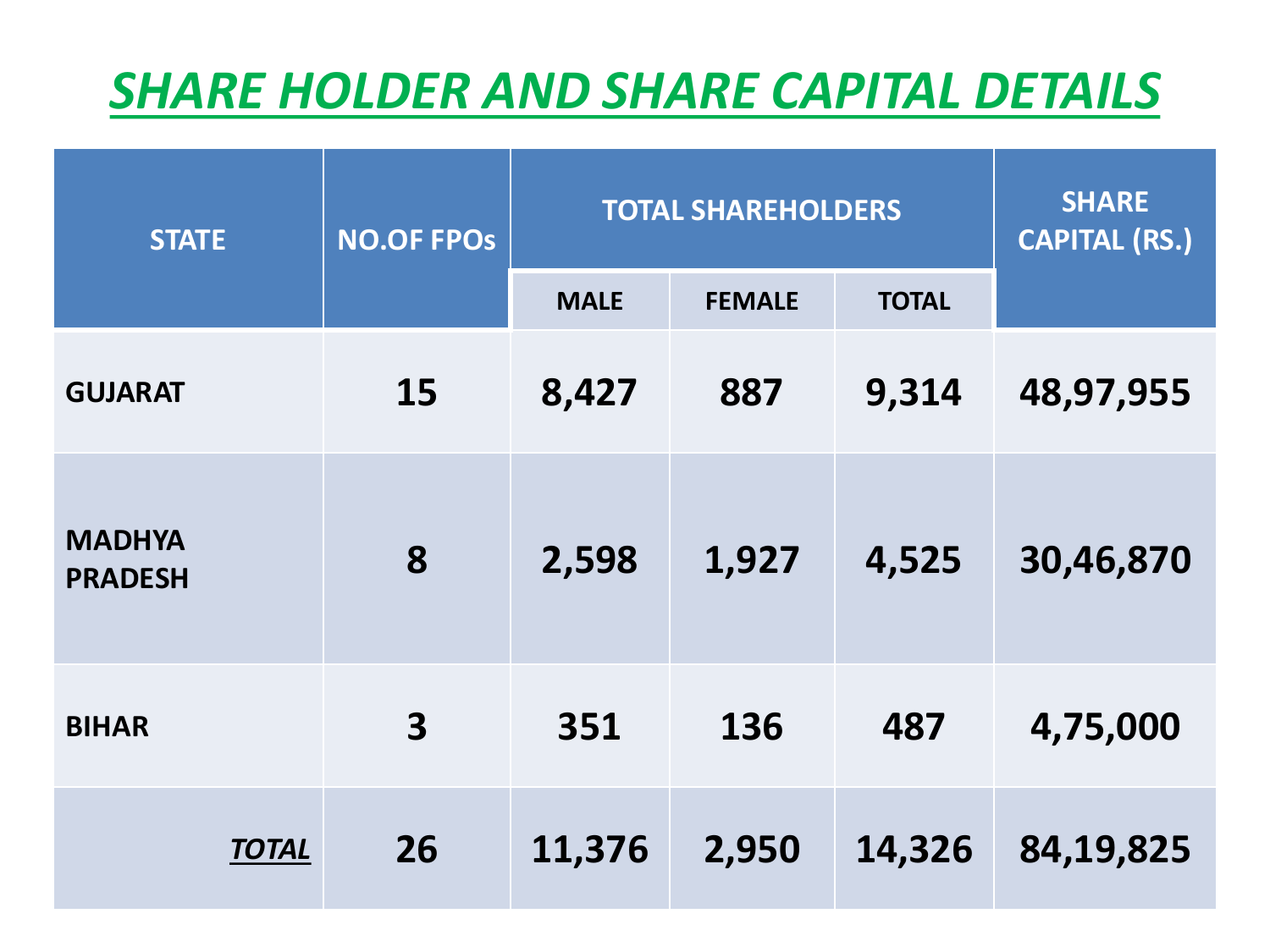### *BUSINESS DATA*

#### *YEAR : 2017-18*

| <b>STATE</b>                    | <b>NO.OF</b><br><b>FPOS</b> | <b>TOTAL BUSINESS</b><br>(In Lacs) |        |                    |         |                               |         | <b>PROFIT</b><br>(RS.) |
|---------------------------------|-----------------------------|------------------------------------|--------|--------------------|---------|-------------------------------|---------|------------------------|
|                                 |                             | <b>INPUT</b>                       |        | <b>OUTPUT</b>      |         | <b>TOTAL</b>                  |         |                        |
|                                 |                             | <b>Memb</b><br>ers                 | RS.    | <b>Memb</b><br>ers | RS.     | <b>Member</b><br>$\mathsf{s}$ | RS.     |                        |
| <b>GUJARAT</b>                  | 15                          | 7,104                              | 124.43 | 5,917              | 2468.49 | 13021                         | 2592.93 | 47.45                  |
| <b>MADHYA</b><br><b>PRADESH</b> | 8                           | 5,601                              | 293.17 | 318                | 72.50   | 5919                          | 365.68  | 14.27                  |
| <b>BIHAR</b>                    | $\overline{\mathbf{3}}$     | 832                                | 55.36  | 732                | 60.36   | 1564                          | 115.72  | 3.33                   |
| <b>TOTAL</b>                    | 26                          | 13,537                             | 472.97 | 6,967              | 2601.36 | 20,504                        | 3074.33 |                        |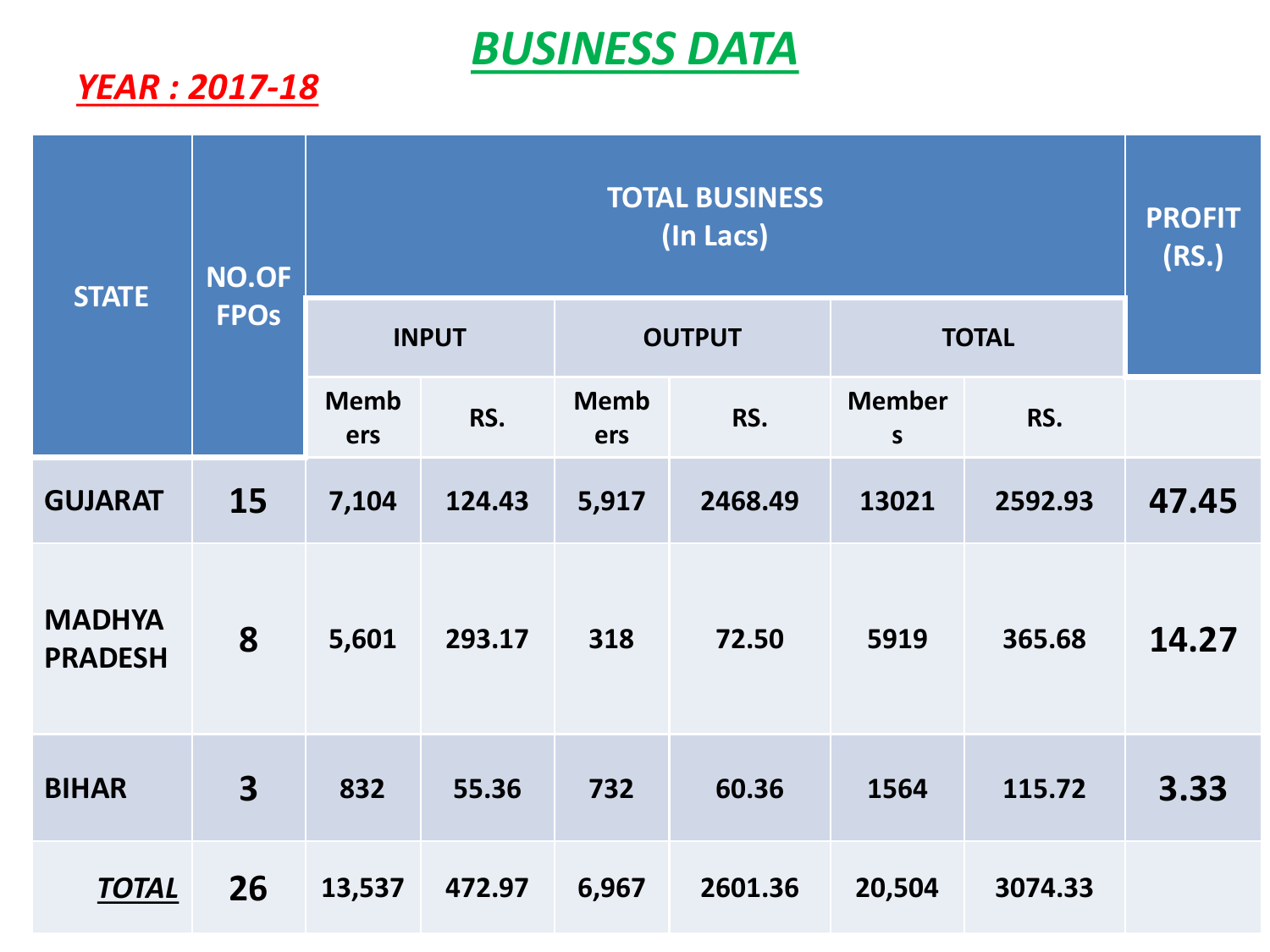### *BUSINESS DATA*

#### *YEAR : 2018-19*

| <b>STATE</b>                    | NO.OF<br><b>FPOS</b>    | <b>TOTAL BUSINESS</b><br>(In Lacs) |        |               |        |               |        | <b>PROFIT</b><br>(RS.) |
|---------------------------------|-------------------------|------------------------------------|--------|---------------|--------|---------------|--------|------------------------|
|                                 |                         | <b>INPUT</b>                       |        | <b>OUTPUT</b> |        | <b>TOTAL</b>  |        |                        |
|                                 |                         | <b>BENEF.</b>                      | RS.    | <b>BENEF.</b> | RS.    | <b>BENEF.</b> | RS.    |                        |
| <b>GUJARAT</b>                  | 15                      | 3,050                              | 71.21  | 997           | 205.38 | 4,047         | 276.59 |                        |
| <b>MADHYA</b><br><b>PRADESH</b> | 8                       | 6,303                              | 117.92 | 206           | 34.21  | 6,509         | 152.14 |                        |
| <b>BIHAR</b>                    | $\overline{\mathbf{3}}$ |                                    |        |               |        |               |        |                        |
| <b>TOTAL</b>                    | 26                      | 9,353                              | 189.14 | 1,203         | 239.59 | 10,556        | 428.73 |                        |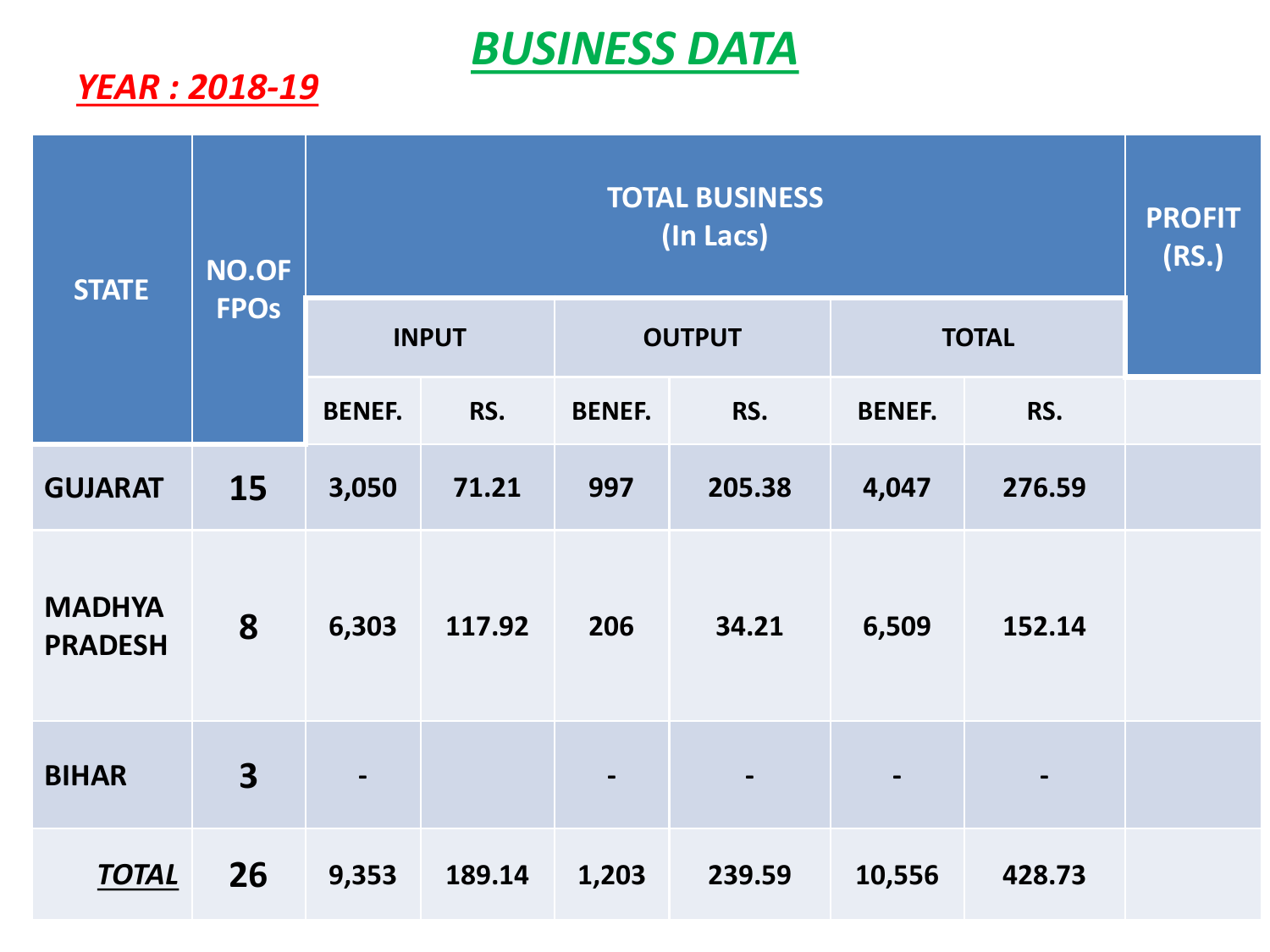# Approach

- Value chain Analysis
	- Gaps addressed-Input, PoP, Value Chain Financing-Input/Output, Capacity building, value addition, market & other linkages, business service providers, government agencies etc.
- Value chain Development
- Working across Agri-cycle of members and not one product-leading to high engagement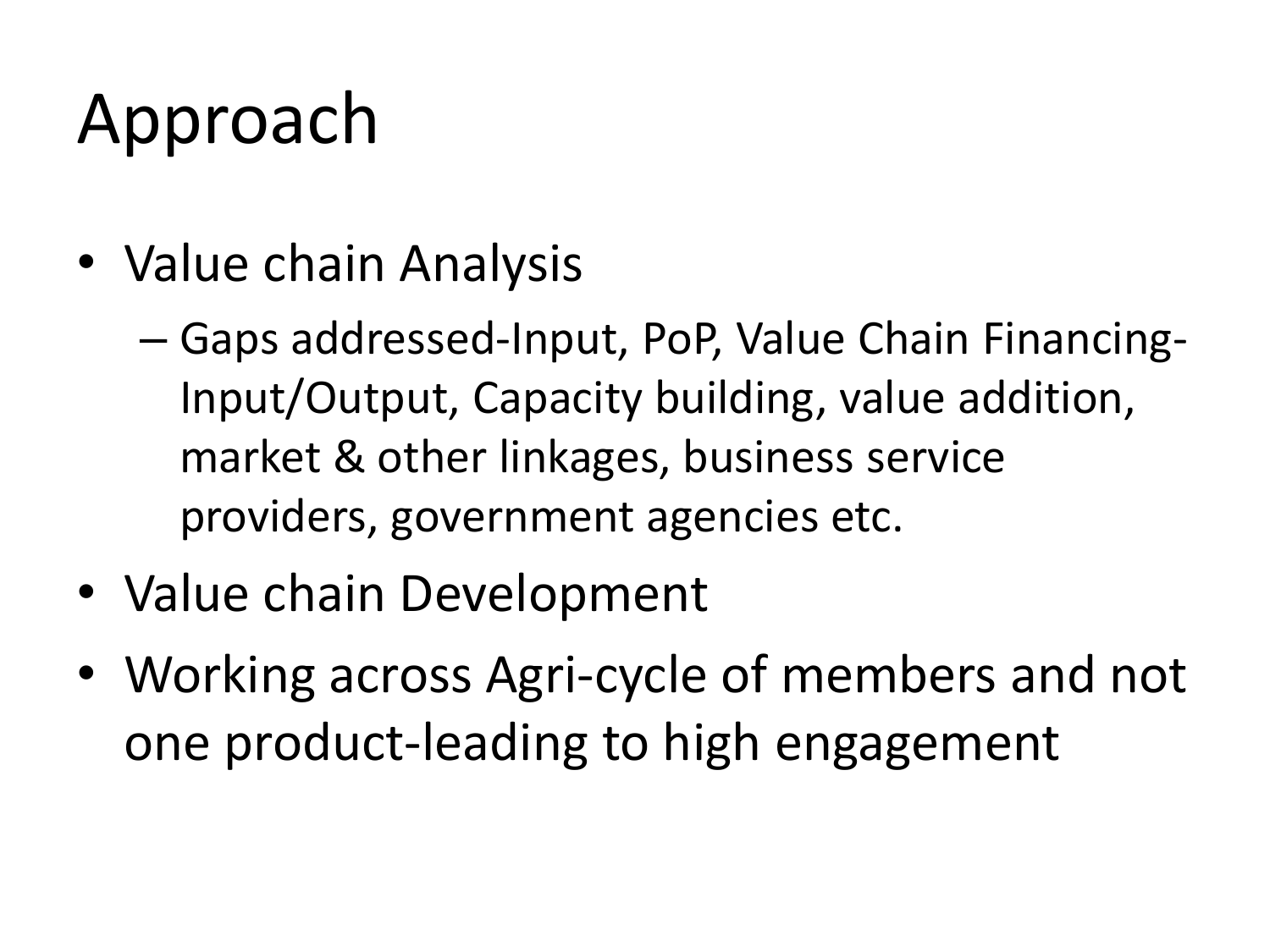# Challenges

- Capacity at all levels FPO to RI
- Market Intelligence
- HR CEO at Rural level
- Financing NABKISAN, Ananya Finance
- Legal compliance especially company law
- Governance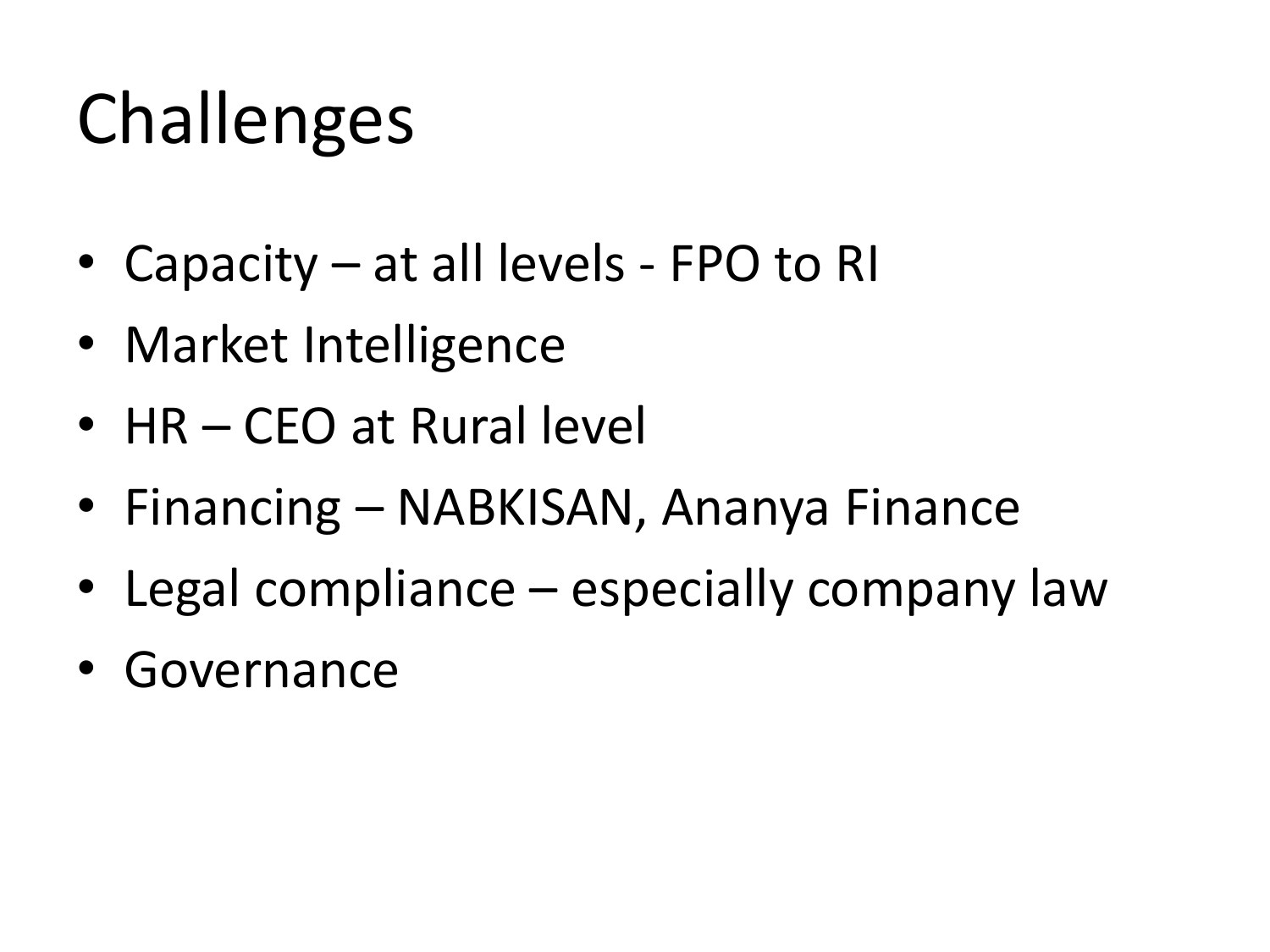## What has succeeded

- Working around the agriculture cycle of members – increases engagement
- Dedicated market specialist
- Working across the value chain value addition, niche product development-NPM, Education and awareness building at farmers level, linkages with government, market and various service providers
- Minimum credit transactions-Inputs
- Value Chain Financing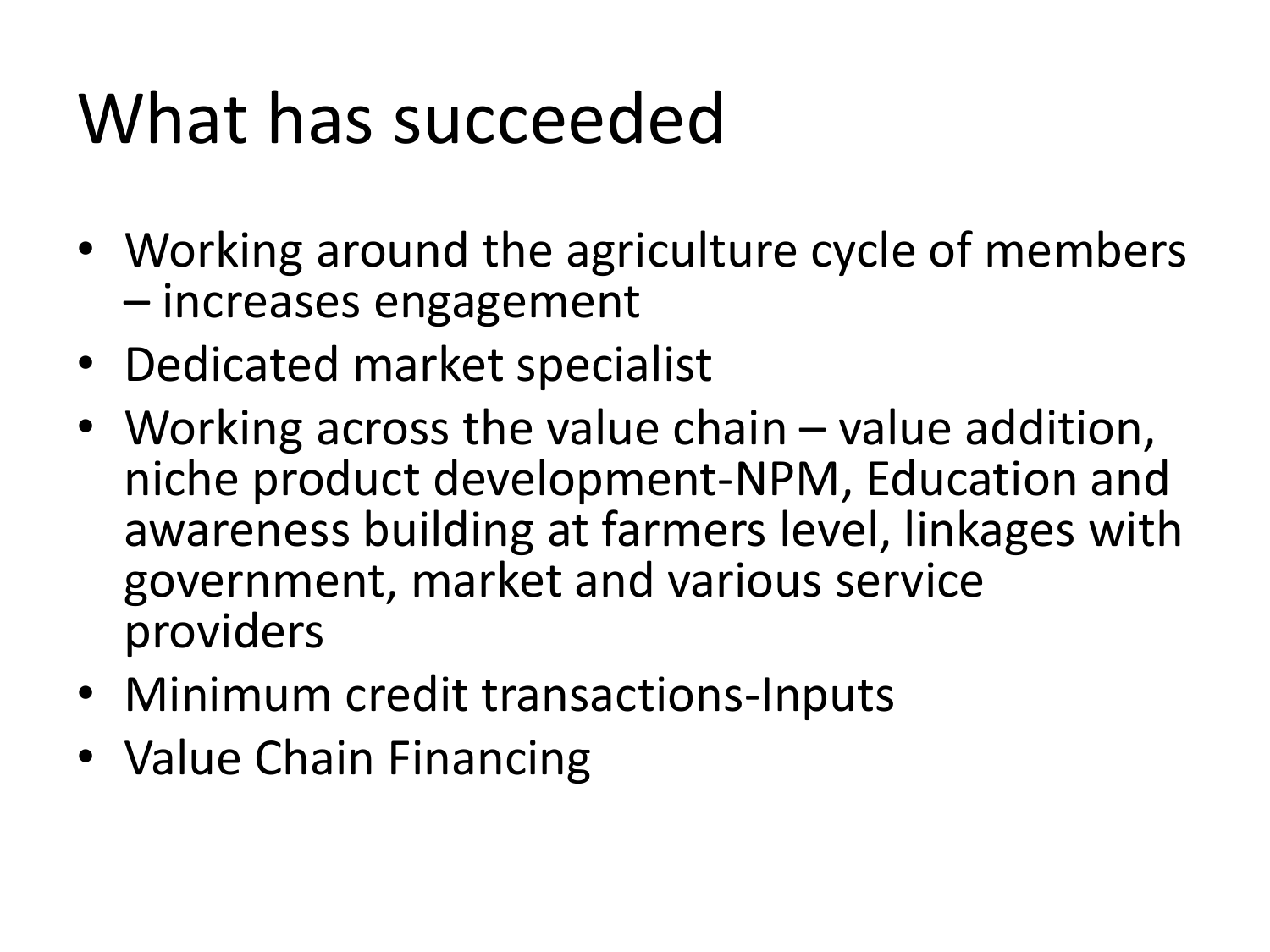## What has Failed

- Mono product intervention.
- Failure to break the deadlock with local money lenders and traders.
- FPOs are not central to the economic cycle of the farmers.